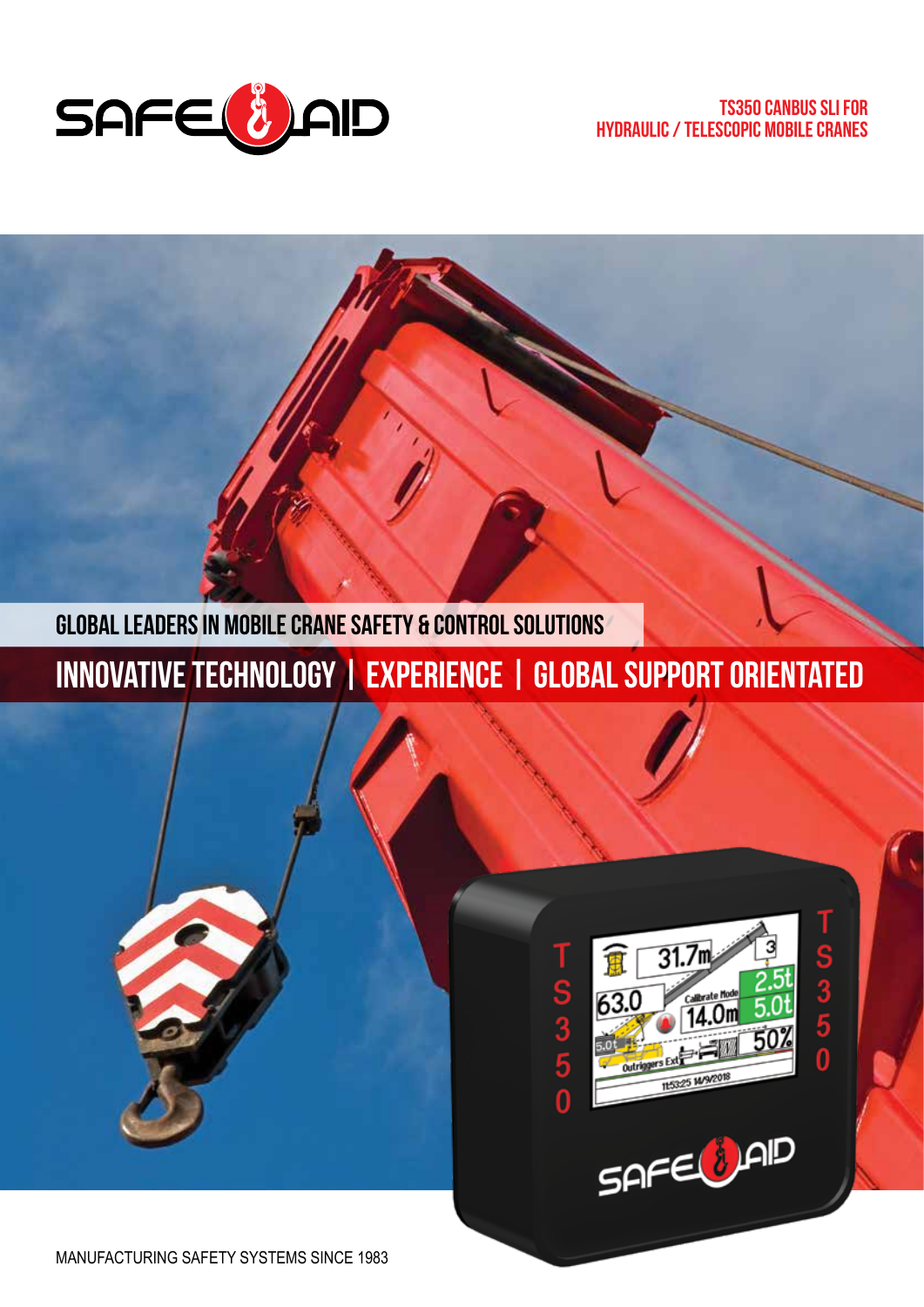## **THE MOST COMPACT & ADVANCED ENTRY-LEVEL CRANE SAFETY SLI CONTROL SOLUTION**

### **SOFTWARE CAPABILITIES**

- Maximum 5 Boom or Jib Configurations Graphic Icon
- Outrigger Selection Graphic Icon
- Counterweight Selection Graphic Icon
- Winch Selection Graphic Icon
- Lifted Load Display
- Rated Load Display
- Radius Display
- Boom Length Display
- Boom Angle Display
- Percentage Utilisation
- Reeving Display (Parts of Line) User Selectable
- Rated Load Deductions Maximum 5
- On Screen Buzzer Override
- On Screen Dump Output (Lever Cut-Off) Override
- Area selection

The Safe-Aid TS350 Entry Level system for basic cranes & other machines is the most compact and affordable Safe Load Indicator / Rated Capacity Indicator on the market. Safe-Aid is a market leader in safety control systems for Mobile Telescopic, Crawler cranes & Lattice cranes.

As one of the leading innovators in technology based crane safety systems and with over 35 years of experience in the field of Safe Load Indication, we pride ourselves in the most up-to-date hardware and software incorporated into the TS350 Safe-Aid SLI.

Product and system consists of all hardware, consistently updated software, improvement and enhancement upgrades, robust sensors and the tried and tested Touch Screen 350 3.5 inch Human Machine Interface console. Safe-Aid is service and quality inspired and our team is committed to safety, reliability & leading edge technology in the crane industry. Long term and established relationships with our clients is a barometer of our success and more so, our clents' confidence in our products.

### **ADVANTAGES OF INSTALLING A TS350 SLI**

- Excellent HMI console with superb operator friendly interface supports simplistic operator interaction
- Compact & Affordable a system built specifically for more basic cranes / applications with affordablity in mind
- Self diagnostic capability
- Fault reporting as either virtual error messages or codes
- Simplified, seamless calibration of all parameters
- Vibration proof and tested at extreme temperatures, including high humidity
- Custom software integration (if required)
- "On Screen" momentary overide
- Overide keyswitch monitoring
- User limits may be defined by the operator or supervisor / rigging personnel
- High accuracy angle accelerometers utilized for measurement of angles (if existing angle sensor not used)
- Streamlined enhancements to fault finding process

#### **SAFE-AID TS350 SUPPORTS A LARGE SET OF SLI APPLICATION FEATURES**

- Measurement of force using tension load cells custom manufactured to specfications of crane or running rope deflector unit/s
- Measurement of force using piston and rod side pressure transducers with PSRT (Pressure Spike Restrictor Technology)
- Rigging mode enabled
- Multiple winches

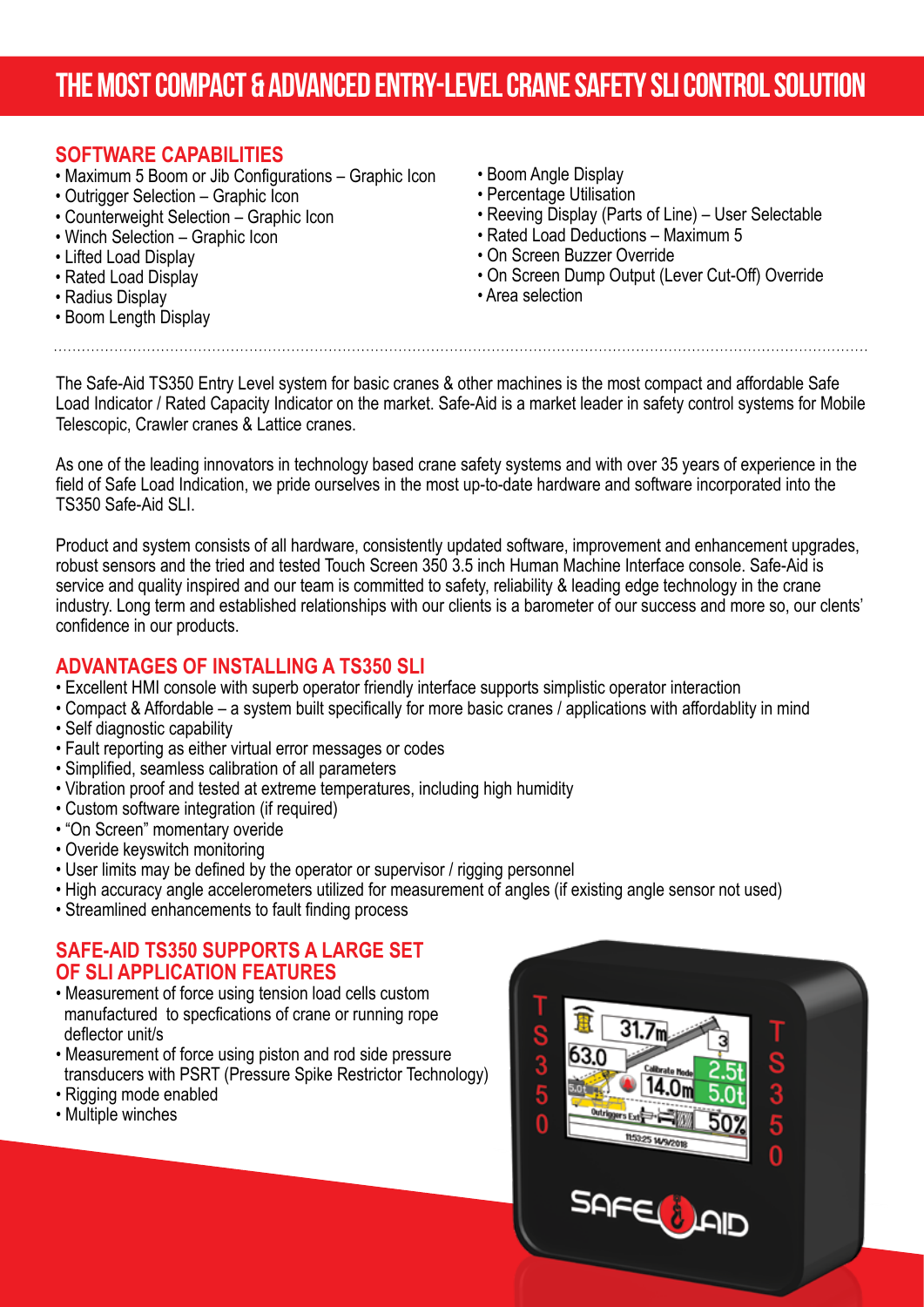## **safe-aid sli lifespan cycle support**

### **Crane definition**

- Load Chart
- Crane Geometry
- Serial Number
- Inspection
- Software Initiation
- Retrofit or OEM Prototype

### **System calibration**

- Radius deflection factoring
- Load Accuracy Trimming
- Length / Angle Calibration
- Sensor Calibration
- Menu Driven Settings Adjusted

### **Crane commissioning**

- Load Testing
- Minor Adjustments
- Operation with Weights
- Sign off

### **Service & update**

- Regularly Service
- Regularly Calibrate
- Software Enhancements
- Hardware Upgrades
- Maintenance Support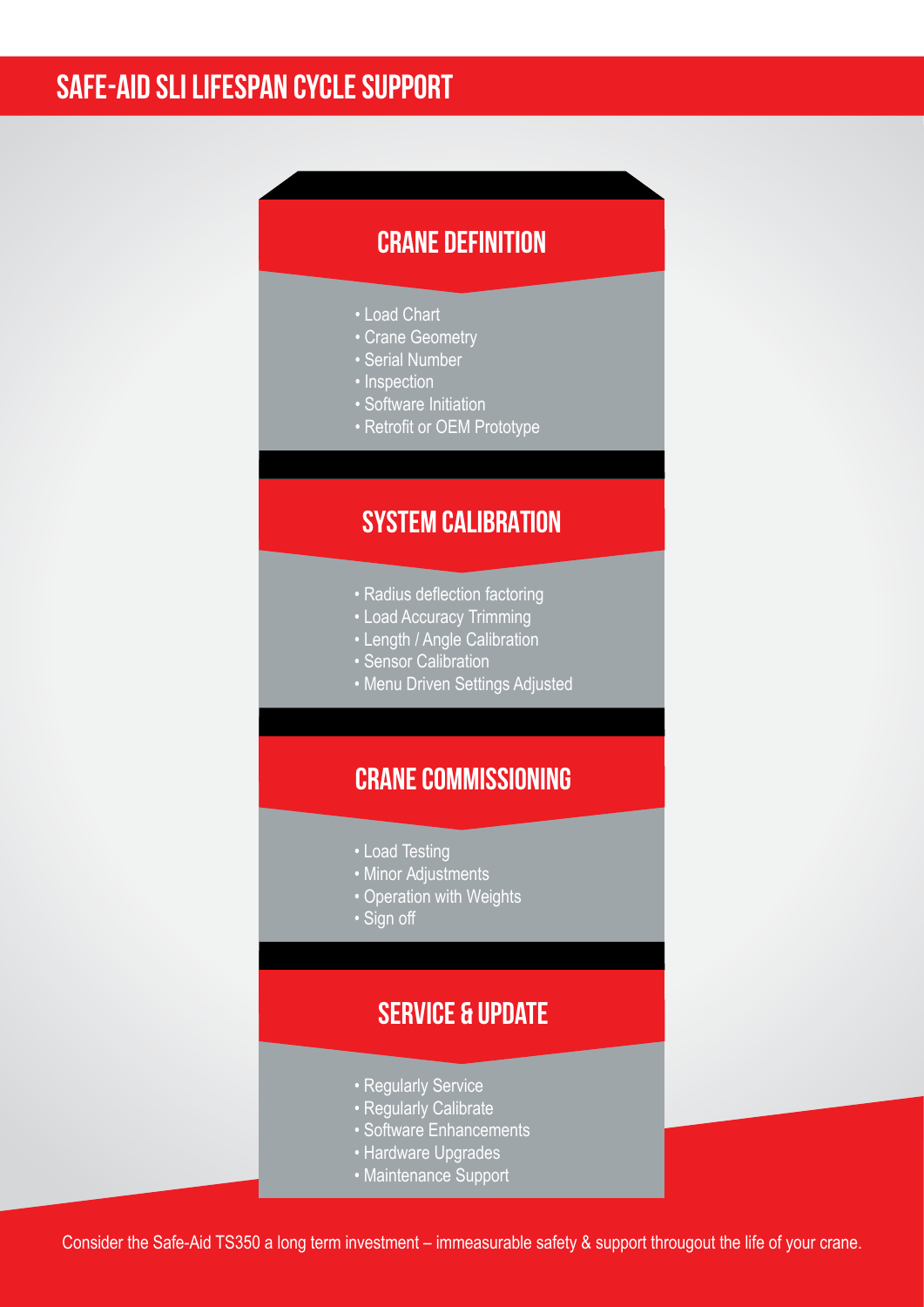## **ts350 canbus sli for hydraulic / telescopic mobile cranes**

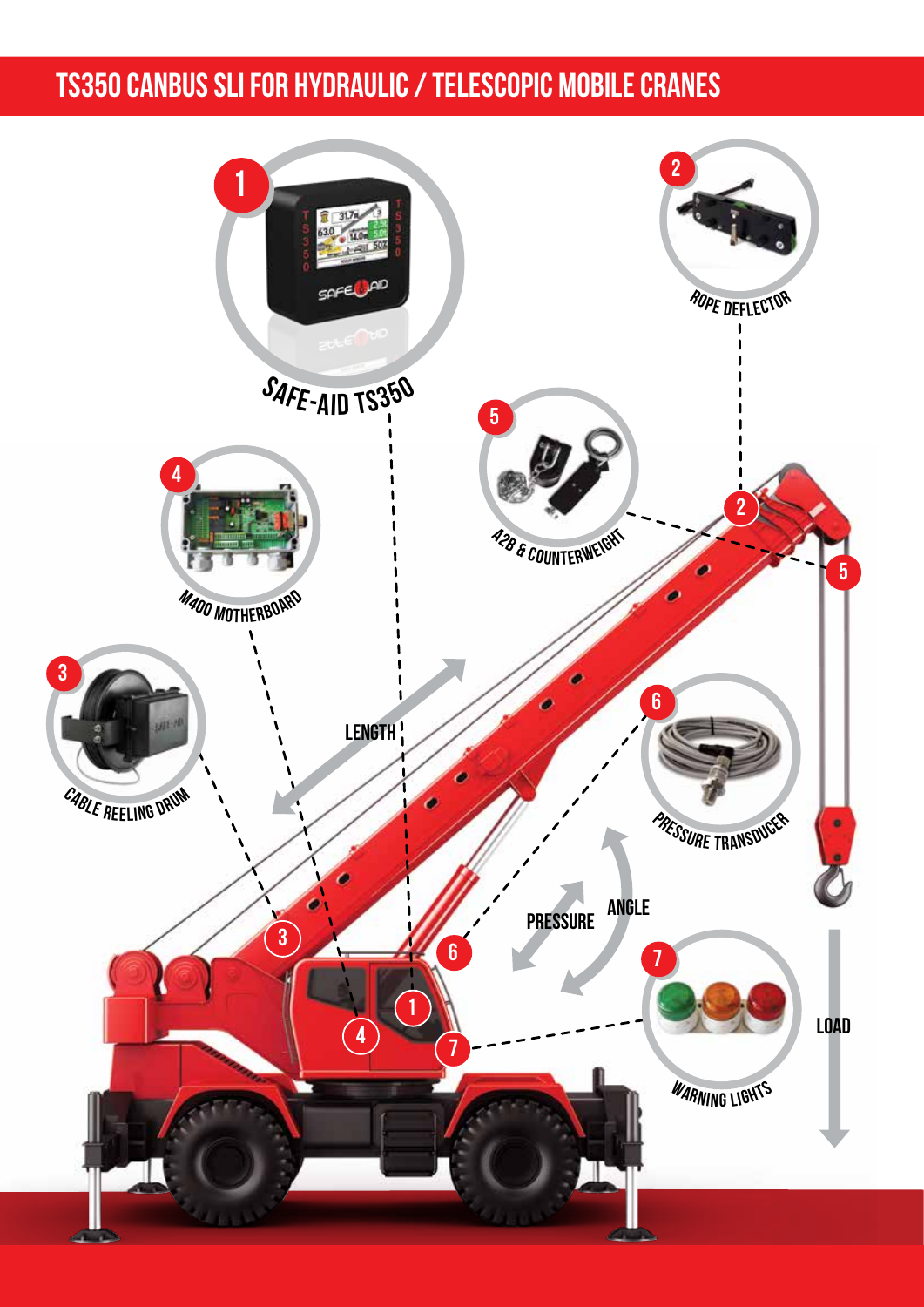## **TECHNICAL SPECIFICATIONS**

# **TS350 ENTRY LEVEL DISPLAY UNIT**

### **SYSTEM FEATURES**

- Designed for Easy Operator Use
- System Test with Self-Diagnostic Capabilities
- Resistive Touch Screen Operation
- Colour Display with Excellent Sunlight Readability
- On-Board Basic Setup with Simple Setup Techniques
- Vibration Proof and Tested at Extreme Temperatures Including High Humidity (-20 to 70°C)
- Real-Time Clock with Calendar
- Setup with Machine ID
- Data Logger (to USB Memory Stick) Logging of 10 000 Events
- Easily Downloadable Using USB Stick to Specifically Designed PC Software - Optional

### **TECHNICAL SPECIFICATIONS**

- 6 36 VDC Input Voltage
- Multi-Layered Circuit Board 2 layers
- 3.5" TFT Colour Touch LCD with Backlight
- Graphical Colour Screen 256,000 Colours
- Display Resolution 320 x 240 Pixels
- 55 x 73mm Viewing Area
- CNC Machined Nylon Box with Powder Coated Sheet Metal Backend
- Replaceable Transparent Touch Screen Protection Sticker Seals Touch Panel
- CAN Bus Communication
- 1 x USB Device Port (USB-A)
- 1 x 85db Audible Alarm
- IP54 Environmental Protection
- Battery Backed up Real Time Clock
- Outside Dimensions 112 x 120 x 49mm (L x W x H) Excluding Mounting Bracket

### **SAFE-AID M400 ENTRY LEVEL MOTHERBOARD TECHNICAL SPECIFICATIONS**

- Single Multi-Layered Circuit Board 2 Layers
- Phoenix Contact Spring Terminals
- 6 36VDC Input Voltage
- Fuse Protected Input Voltage 2Amp
- 4 x Optically Isolated Digital Inputs
- (PNP or NPN User Selectable via Mini Jumper)
- 1 x Load Cell Input (mV input) 5V Excitation
- -16800 to +16800 Count Resolution
- 2 x 0 5VDC Analogue Input 750 to 32500 Count Resolution
- 2 x 4-20mA Inputs 0 to 22500 Count Resolution
- 2 x 10Amp Relay Output (Potential Free Contact) 5Amp Fuses
- Monitored Key Switch via Digital Input for Dump/Auto- Cut Off Relay
- USB A Port for Software Upgrade
- CAN Bus and/or Wireless (Optional) Communication
- Power LED, CPU Running LED and Communication Status LED
- Outside Dimensions 220 x 120 x 100mm (L x W x H) Excluding Gland Entries
- IP66 Glass Fibre Reinforced Polyester Enclosure
- Cable Entry via SKINTOP Glands

### **PRESSURE SENSOR**

- 4-20mA Output
- 0 600 Bar Measuring Range
- IP67 M12 Connector
- ¼ NPT High Pressure Hydraulic Fitting
- Pressure Spike Restriction
- Outside Dimensions 50 x 22 x 22mm (L x W x H)

### **BOOM TIP JUNCTION BOX – A-2-B**

- Single Layered Circuit Board
- Phoenix Contact Spring Terminals
- Two A-2-B Connections
- Outside Dimensions 75 x 80 x 65mm (L x W x H)

#### **CABLE REELING DRUM**

- IP66 Cast Aluminium Enclosure with Powder Coated Steel Reel and Galvanised Spring Assembly
- Twin Spring Driven Cable Reel with Anti-Run Back Feature to Prevent Damage to Spring if Cable is Broken
- Simple Boom Length Cable Replacement Procedure
- Length Measurement using Potentiometer with Resistor Pull Up Feature to Detect Open Circuit
- Angle Measurement Using a High Sensitivity Multi Axis Accelerometer (Accuracy ±0.1°)
- 2 x Load Cell Input (mV Input)
- 2 x 0 5 VDC Inputs (Standard) or 2 x 4-20mA Inputs (Optional)
- 3 Analog Inputs Maximum can be Configured and used Simultaneously
- 1x 4K7 Sensing Input for Anti-2-Block Input (Can be Built as Optional Optically Isolated Digital Input)
- 3 x Optically Isolated Digital Inputs (PNP or NPN User Selectable)
- CAN Bus and/or 2.4Ghz Wireless (Optional) Communication
- Outside Dimensions 160 x 75 x 60mm (L x W x H) Excluding Gland and Plug Entries
- 

#### **RUNNING ROPE DEFLECTOR UNIT** *(OPTIONAL)*

- Rugged Galvanised OR Stainless Steel Assembly
- Oilon (Nylon) OR Steel Pulleys with Twin Bearings to Prevent Rope Damage and for Longevity
- Oilon (Nylon) Sleeves to Facilitate Easy Removal of Load Cell and Shafts
- Individually Designed with 1.5t Load Cell to Suit Crane Specifications
- Load Cell Bridge Resistance 350Ω + 4Ω
- Load Cell Rated Output ±1mV/V
- Load Cell Maximum Excitation 15 VDC
- Measuring Range As per Crane Manufacturers Maximum Single Line Pull Specifications
- IP67 Military Specification Connector on Load Cell
- Splash Cover over Load Cell Assembly to Prevent Build-up of Grease etc.

#### **QUALITY**

**TÜVRheinland CERTIFIED** 

Management System ISO 9001:2015



www.tuv.com ID 9105087034

#### **LEGAL COMPLIANCES**

The TS350 Safe Load Indicator meets and exceeds the standards as set out in the ISO 10245-2:2014, British Standard BS7262:1990 & SANS 578-2:2008.